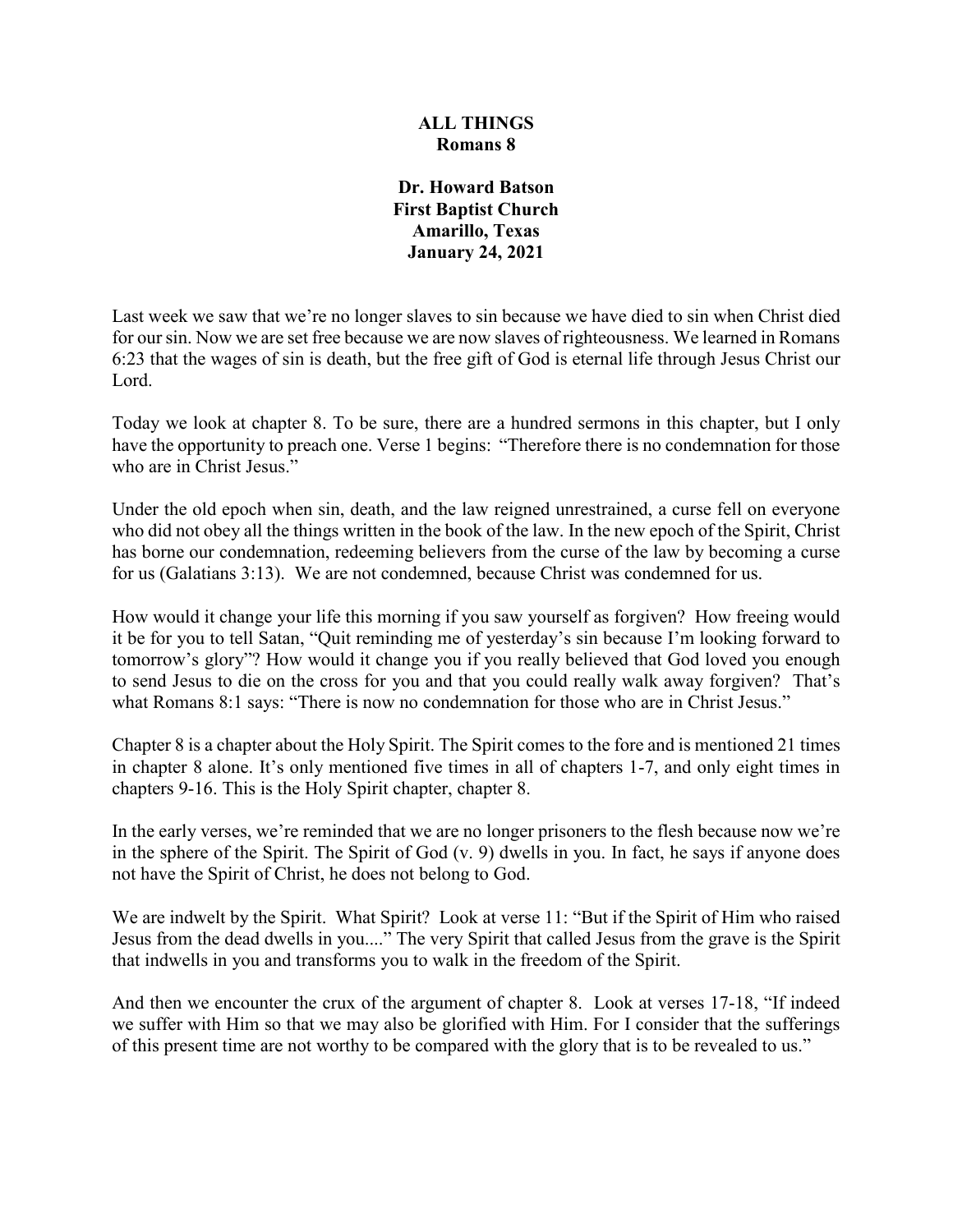We're free from sin. We're forgiven from condemnation. But we are also set forth to suffer. For if we suffer with him, then and only then (v. 17) can be glorified with Him.

Paul is trying to address the persistent problem. If God is all-powerful, and God is all-good, how can we still have innocent suffering in this world? How can His own children suffer?

Philosophers have debated for eons about this problem. If God is all-good, maybe He's not allpowerful. Maybe that's why we have innocent suffering. Or maybe God is all-powerful, but He's not really all-good, and, therefore, we suffer.

But if you believe that God is both all-powerful and all-good, how do we explain the suffering of God's innocent people?

The reality is most Christians have unresolved disappointments with God.

When you experience suffering, you become part of the largest fraternity on earth. Sometimes we think we're the only ones, but more Christians have been killed for their faith in the 20th century than in the previous 19 combined. God's people suffer beyond explanation.

David Foster Wallace, a famed author, wrote in his last work, *The Pale King*:

T**he next suitable person you're in light conversation with, you stop suddenly in the middle of the conversation and look at the person closely and say, "What's wrong?"**  You say it in a concerned way. He'll say, "What do you mean?" You say, **"Something's wrong. I can tell. What is it?" And he'll look stunned and say, "How did you know?" He doesn't realize something's always wrong, with everybody. Often more than one thing. He doesn't know everybody's always going around all the time with something wrong and believing they're exerting great willpower and control to keep other people, for whom they think nothing's ever wrong, from seeing it.**

What David Forster Wallace is saying is that we all live in a broken world. In fact, it is with sadness that I tell you that David Foster Wallace, who wrote those words, committed suicide before he finished his last book. It was pieced together by editors from scraps of paper and notes left on his computer.

What we really want in life is a hard and fast equation. If we do the right things, then we'll have the right results. And people who do the wrong things will get their just deserts. But we live in a terrifying world where that is seldom the case. Of course, I could give you countless examples, but I don't think I have to do much convincing. You know that much suffering is endured by the innocent.

You tell me what eight-year-old Martin Richard was doing wrong – just a bystander at the Boston Marathon. This little eight-year-old was simply standing close to the finish line, waiting for friends to finish the race. Brave men don't hide secret bombs among innocent people. That's a coward's act.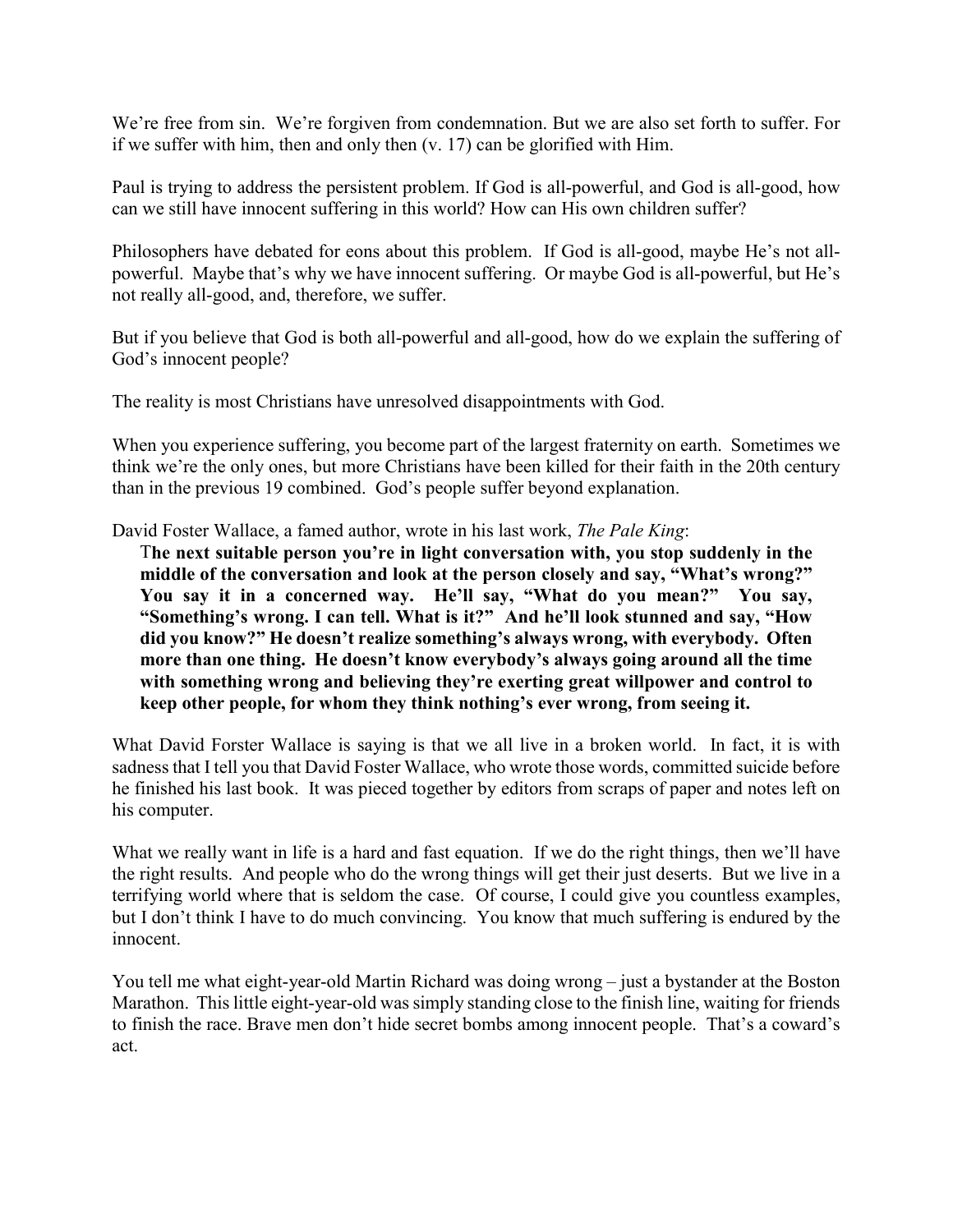Not only was little Martin murdered by the senseless violence in Boston, but his mother, Denise, was gravely injured, and his sister Jane, seven, lost a leg.

Now those who think that all suffering is a result of one's own, individual sin, explain that equation to me. Oh, there was sin all right. But it wasn't the eight-year-old boy nor his seven-year-old sister who sinned. They were simply waiting for close friends to run a race.

The question in the minds of Paul's readers is: "If we are really safe from God's wrath (Romans 5:9), why do we still face so much suffering?" Paul's answer is clear in Romans 8:28-30. God has set in motion an irrevocable chain of events that will lead to the believers' glorification. God has predestined, called, justified, and glorified them. That chain cannot be broken.

So despite your present suffering, your future glorification is certain. Paul says in verse 18, "For I consider that the sufferings of this present time are not worthy to be compared with the glory that is to revealed to us."

That word for suffering can mean so many things for Paul. It can be sickness, grief over the death of loved ones, the heaviness that setbacks inflict on our spirit – the things that just naturally happen to those who are part of the created order that is subject to futility  $(8:20 -$  "For the creation was subjected to futility...."). But God is promising after the present suffering of this life to transform our bodies (remember, the same Spirit of the resurrection that was with Christ is with you) into radiant splendor. The promise is sure and absolutely unaltered by our sufferings on earth.

Paul tells us that even creation groans because of the futility of the moment. Look at verse 22, "For we know that the whole creation groans and suffers the pains of childbirth together until now." But (v. 25), we hope and we wait for the other side of suffering, which is glory.

I noticed something with more intensity this time as I read through Romans 8. Most often we begin in verse 28. "And we know that God causes all things to work together for good to those who love God, to those who are called according to His purpose." Those can sound like awfully trite words when tragedy has just visited your house. Others speak of God's grand plan, saying "you just need to be patient and the answer will be clear." Trite words yield little comfort.

But I want us to grasp the meaning of Paul's message about our suffering.

# **I. He hears even though we don't speak (v. 26).**

We ought to begin in verse 26, not verse 28. "In the same way the Spirit also helps our weakness; for we do not know how to pray as we should, but the Spirit Himself intercedes for us with groanings too deep for words."

Sometimes when tragedies strike, quite honestly, we don't even know what to say. In reality, we often say too much. We don't know what to say to each other. We don't know what to say to God. We are numb in the midst of senseless and unmerited pain.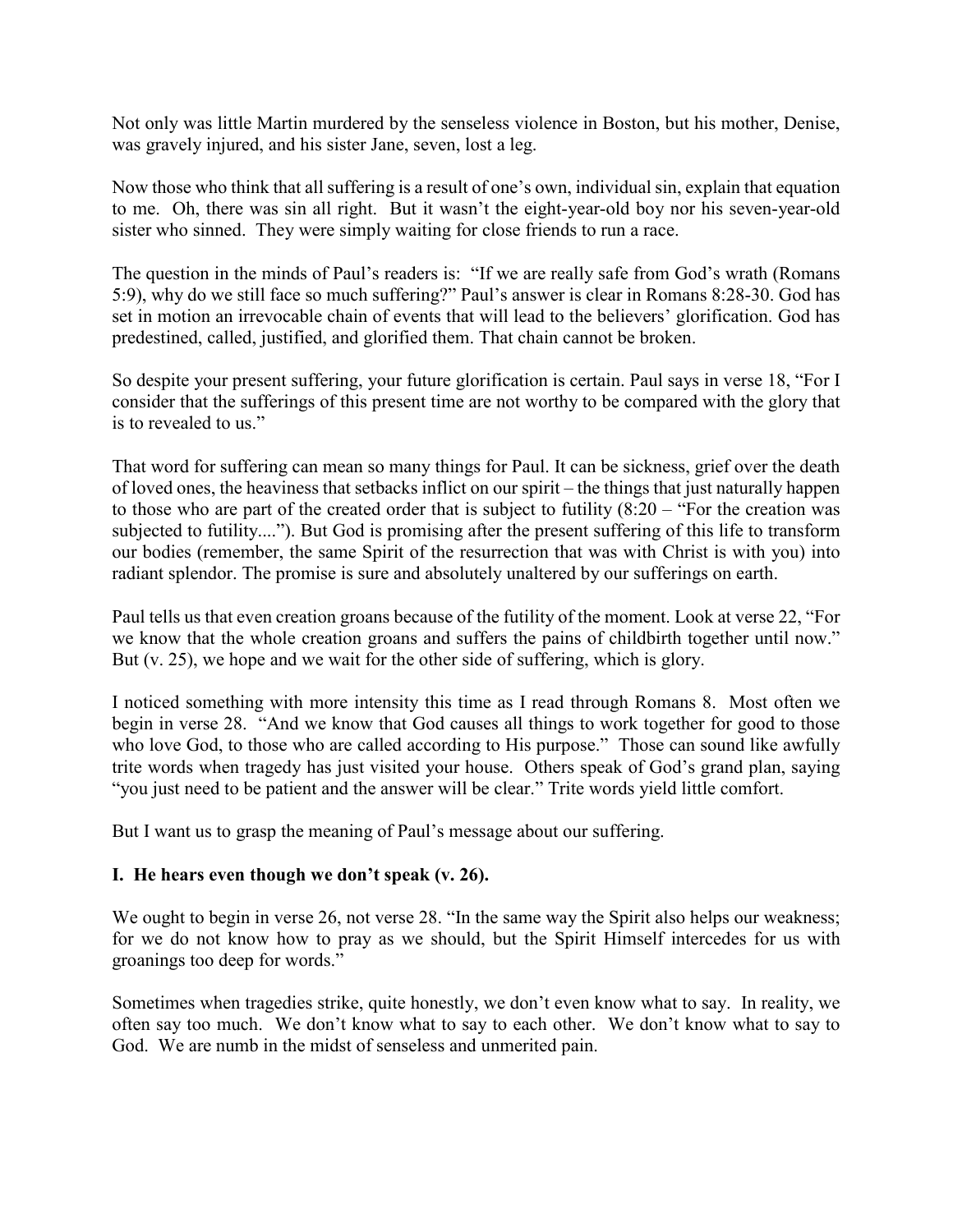Paul has already told us that the cosmos is in pain, groaning for a new creation where there is no sin or suffering (8:22).

In our broken world, we don't have the right words; we're struggling to even whisper a prayer to God because we're neither sure of Him nor of His willingness to respond and help – that's when the Spirit of God works most. It is a prayer beyond prayer, says Paul. Diving down into the cold, dark depths beyond our human comprehension, God responds even to prayers that are nothing more than groans – painful groans. Tossing and turning at night on the hot bed when you can't sleep – those are prayers, too. (See N. T. Wright, *Paul for Everyone*, p. 154-156)

The reality is every church and every Christian must shoulder the task of this kind of groaning prayer. It's a redeeming dialogue between God the Father and the Spirit within us, who groans on our behalf.

# **II. God searches our hearts (v. 27)**

### Look at verse 27

And He who searches the hearts knows what the mind of the Spirit is, because He intercedes for the saints according to the will of God.

This is an interesting description of God: "He who searches the hearts." God, the searcher of hearts.

This is the image of someone lighting a torch and going down into a dark room, full of all sorts of things, looking for something in particular. Peeking around in the dark and searching. What is He wanting to find, the God who goes to the room of our heart? And what happens when He finds it?

No doubt God, in searching the dark spaces of our hearts, comes across all sorts of things which we had just as soon had remained hidden. But what He wants to find, above all else, is the sound of the Spirit's groaning. God, who is at one with the Spirit, is continually in communication with the Spirit who dwells in the hearts of His people. God understands what the Spirit is saying on our behalf, even though we do not. God hears the groanings of His Spirit. The searcher of our hearts looks for the presence of His own Spirit, which is a mark that we are, indeed, called to be His.

### **III. God causes all things to work for good (v. 28).**

This is the part that you hear, so often out of context. You have to be careful how you use it. If you're the one suffering, these aren't very comforting words coming from someone else.

Those who are God's people should not be surprised at the broken equation of suffering. Were not children slaughtered when Herod was threatened by the infant Christ? Babies too young to have ever sinned, sliced by the sword of Herod. Or Stephen stoned by jealous Jews. Or the Israelites treated as slaves with the crack of Pharaoh's whip upon their back. And if you want to push the equation, Jesus – the only sinless person to ever live – goes through the most suffering of all.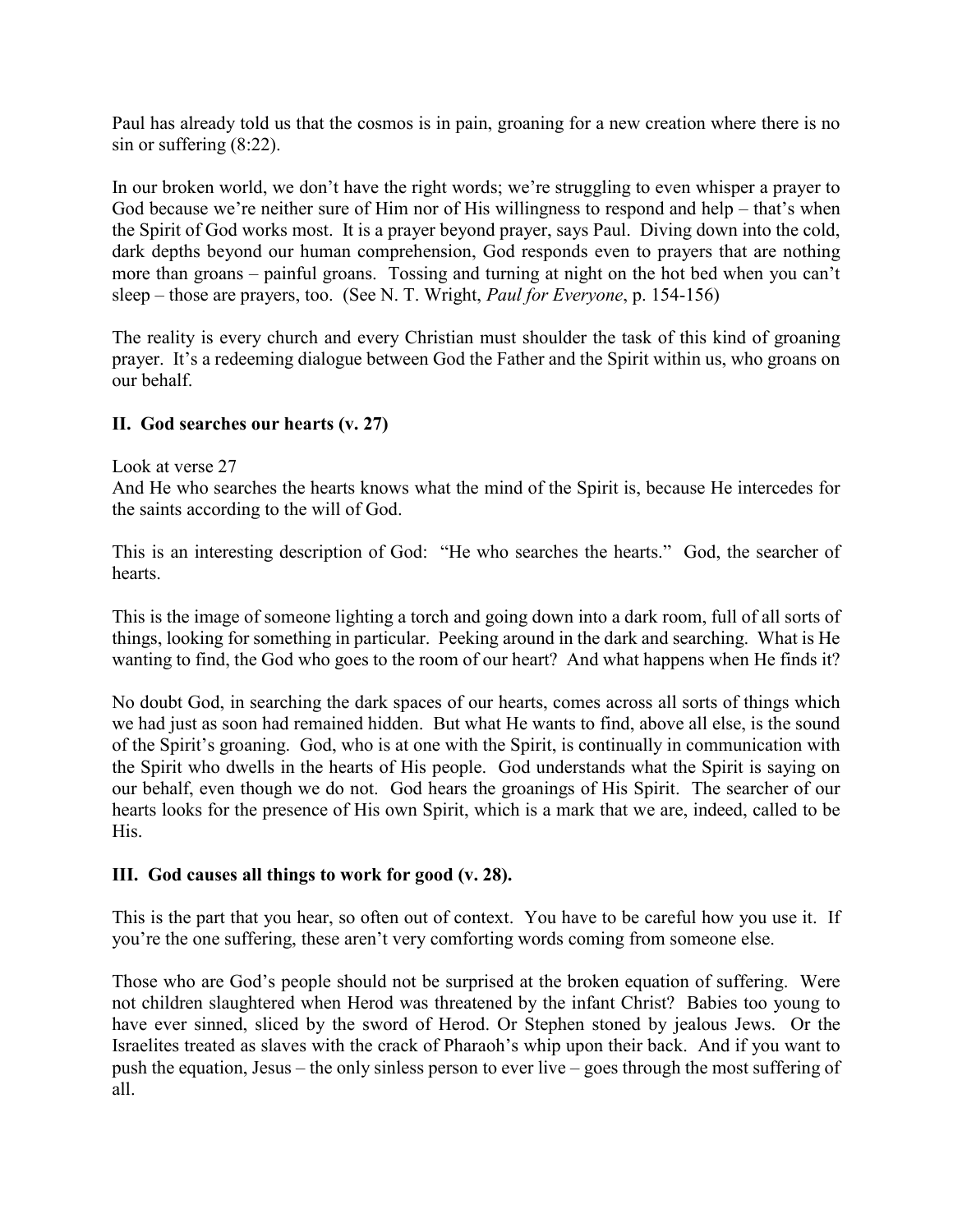"But don't worry," our friends tell us. "It will all work out for good."

The "good" refers in context to believers' final redemption, so they can be glorified in Christ. Our present suffering does not negate our future glory. That's the good.

In verse 29, this foreknowledge of God means that God has a blueprint for what he is going to accomplish in us. It's a predetermined plan, and it's a mystery hidden for long ages past (16:25; cf. 1 Corinthians 2:7; Ephesians 3:9; Colossians 1:26; Titus 1:2-3). But now, God's purposes are revealed in Christ.

To be sure, our salvation does not hinge on our choosing God, but God's choice of us. "Predestination" here refers to God's knowing something in advance and affirms that God always has a plan to get believers to the finish line, working all things together for good. It means that our glorious destiny is firmly set in God's purposes, and that no power on earth or heaven can dislodge it.

I have never understood the preoccupation with predestination. It is a mystery. If the Apostle Paul himself doesn't attempt to penetrate the mystery with any full teaching, then why should we. God calls, but we must respond – both are true in scripture.

What Paul is saying is simply this: The world is groaning. We are groaning. And the Spirit is groaning with us, and God will bring it out for the good.

To be sure, sometimes our suffering makes us better people. We've all seen that. The lady sits self-centered among her own glories. Then suffering enters her life, and the makeup won't cover it up. And now, the one who had the shallow heart – her river runs as deep as the Nile. Suffering changed her. God worked it out for the good.

So, to be sure, sometimes we see how our suffering saves us, and sometimes we never see it on this side.

And Paul certainly wants us to see (Romans 8:17-18) that the present sufferings, whether it's death, divorce, or disease, are nothing to be compared to the glory to be revealed that will last not for just a lifetime, but for all eternity. We will, once again, be reunited in the plan of God with those that we love who died ahead of us. And nothing, nothing can interrupt that relationship ever again. At that moment, all of our questions will be answered before we think them, and all of God's reasons for permitting our suffering will be clarified. Our present faithfulness will be redeemed with future rewards in glory (Revelation 2:10).

Another way of saying that God causes all things to work out for good is to say that God redeems all that God permits. God didn't break our world, and God doesn't cause our suffering. But if He allows it, He will eventually redeem it. The fact that we can see no redemption in our pain doesn't make it any less real. C. S. Lewis once said the man who denies the sunrise doesn't harm the sun. God is free to use our pain for His good purposes, whether we see His love at work or not. He doesn't need our permission – after all, He is God.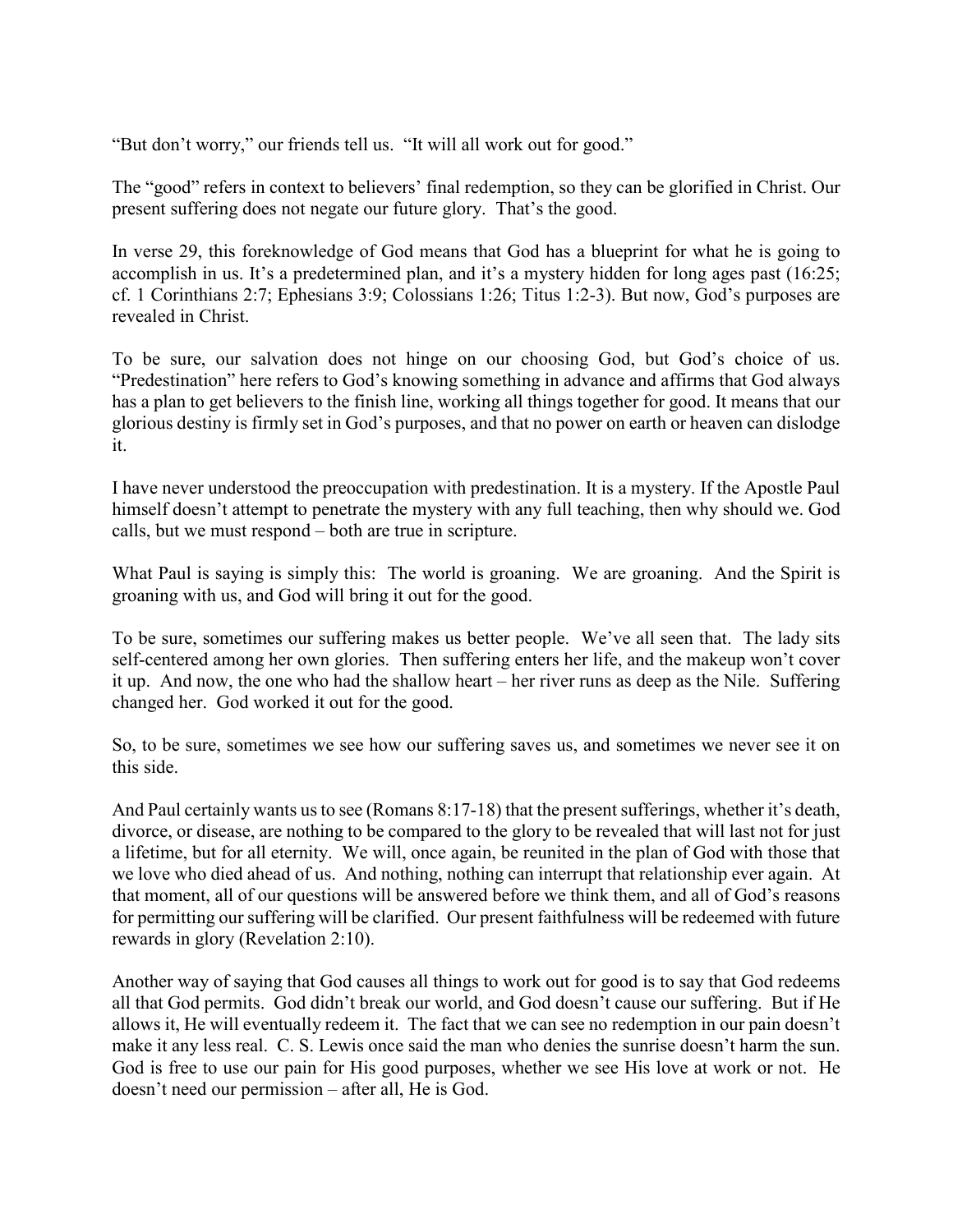Jim Denison says God never wastes hurt. He can be trusted to redeem all He permits. Paul is not saying that all things are good. Sin is not good. Suffering is not always good. But even in the bad things, God works for the good of those who are in love with Him (*Wrestling With God*, p. 107).

Paul, the one who is saying that God redeems what God allows, himself experiences a great deal of suffering. Paul is not a preacher of health, wealth, and prosperity for whom all goes with ease, who simply says to those who experience suffering unknown to him, "Now, now, it will all be good. Make no big deal of it."

Dare you ever read what happened to the Apostle Paul in his preaching of Jesus? Here is a man who knows suffering and a man who would ultimately become a martyr, be murdered for his faith. Don't you remember Paul has a thorn in his flesh, and he prays that God would take it away. God says, "No, no, I'm not going to take it away because when you're weak, Paul, then I show My strength."

Listen to Paul's litany of suffering from 2 Corinthians 11: "I've been in labors. I've been in **prison** numerous times. I've been **beaten** so many times I can't count. I've often been in the shadow of the danger of death." By the way, he does die – those are real shadows cast over Paul. "Five times I received from the Jews **thirty-nine lashes**." In the gospel account Jesus receives thirty-nine lashes one time. Paul endured the whip of thirty-nine lashes five times. "**Beaten with rods** three times. **Stoned**." In fact, when Paul was **stoned**, his injuries were so severe they thought he was dead. "Been in three **shipwrecks**. Floated around in the ocean all night long." He's been **robbed.** He's got the **Jews mad at him**. The **Gentiles mad at him**. People in the city are mad at him. People in the wilderness are mad at him. The **false teachers** are attacking him. He says, "I've gone through many nights **without any sleep**. I've been **hungry**. I know what it means to **thirst**. I've gone without food. I've been **cold and exposed**. And then I have all the **stress** of all the churches on my back. Who doesn't sin that I don't have to get involved with the consequences?"

Paul is no shallow Christian who always had good things. Paul has the worst of things. And Paul says, "Though I don't understand it – why I had to be beaten, why I had to float in the ocean, why I've been hungry and thirsty and cold, and why I have all this stress every night that keeps me awake – God, somehow, is going to redeem it in His glory.

# **IV. His love cannot be taken away from those whom He calls (vs. 35-39).**

Now this is one of my favorite passages. Listen to how he closes out.

"Who shall separate us from the love of Christ? Will tribulation, or distress, or persecution, or famine, or nakedness, or peril, or the sword?" (Romans 8:35). Paul had been around a lot of those things. "No, in all things we overwhelmingly conquer through Him who loved us. For I am convinced that neither death" – there it is folks, death itself cannot separate you from God's love, for those who are His live forever – "nor life, nor angels, nor principalities, nor things present, nor things to come, nor powers, nor height, nor depth, nor any the created things, will be able to separate us from the love of God" – and how do we find that love? – "which is in Christ Jesus our Lord" (Romans 8:35-39).